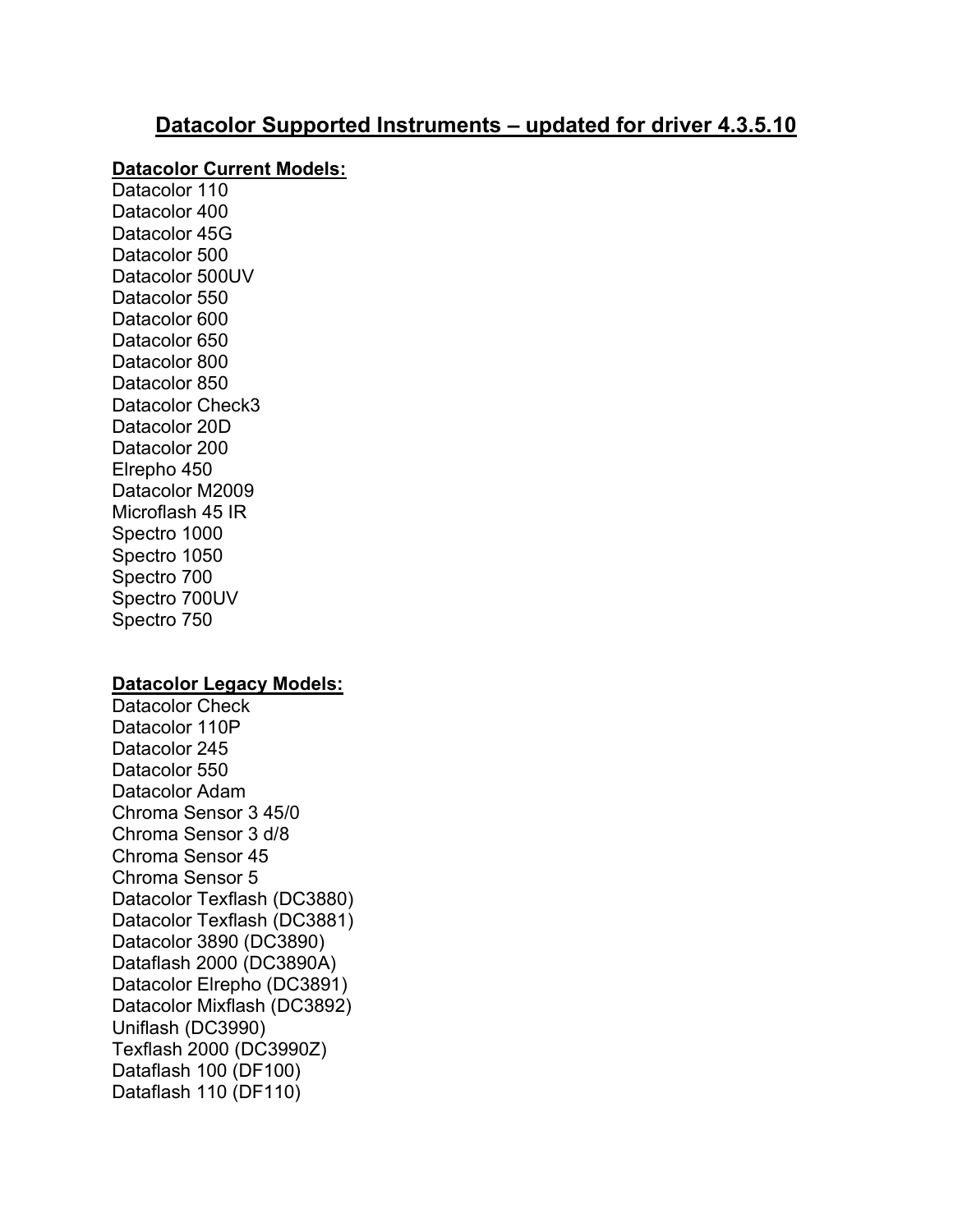Dataflash 250 RS (DF250RS) Dataflash 80 (DF80) Elrepho 3000 **Mercury** Microflash 200d (MF200D) Microflash 45 (MF45) Datacolor R9800 Spectraflash 300 Spectraflash 300 UV Spectraflash 350-X Spectraflash 450 Spectraflash 450-X Spectraflash 500 Spectraflash 600 Spectraflash 600+ Spectraflash 600-X Spectraflash 650-X

#### Manufacturer: BYK

Auto-match III BYK 3 Angle BYK Mac Spectro-guide 45/0; d/8

# Manufacturer: Gretag-Macbeth

ColorEye 2145 ColorEye 2180 ColorEye 3000 ColorEye 7000 ColorEye 7000A Macbeth 2020 Macbeth 2020+ Macbeth 2025 ColorEye XTH

### Manufacturer: X-Rite

X-Rite MatchRite (552) X-Rite Matchrite (CF57/CFS57/CF58/CFS58) Color i5/i7 X-Rite RM61

### Manufacturer: Minolta

Konica Minolta CM5 Minolta CM-2500